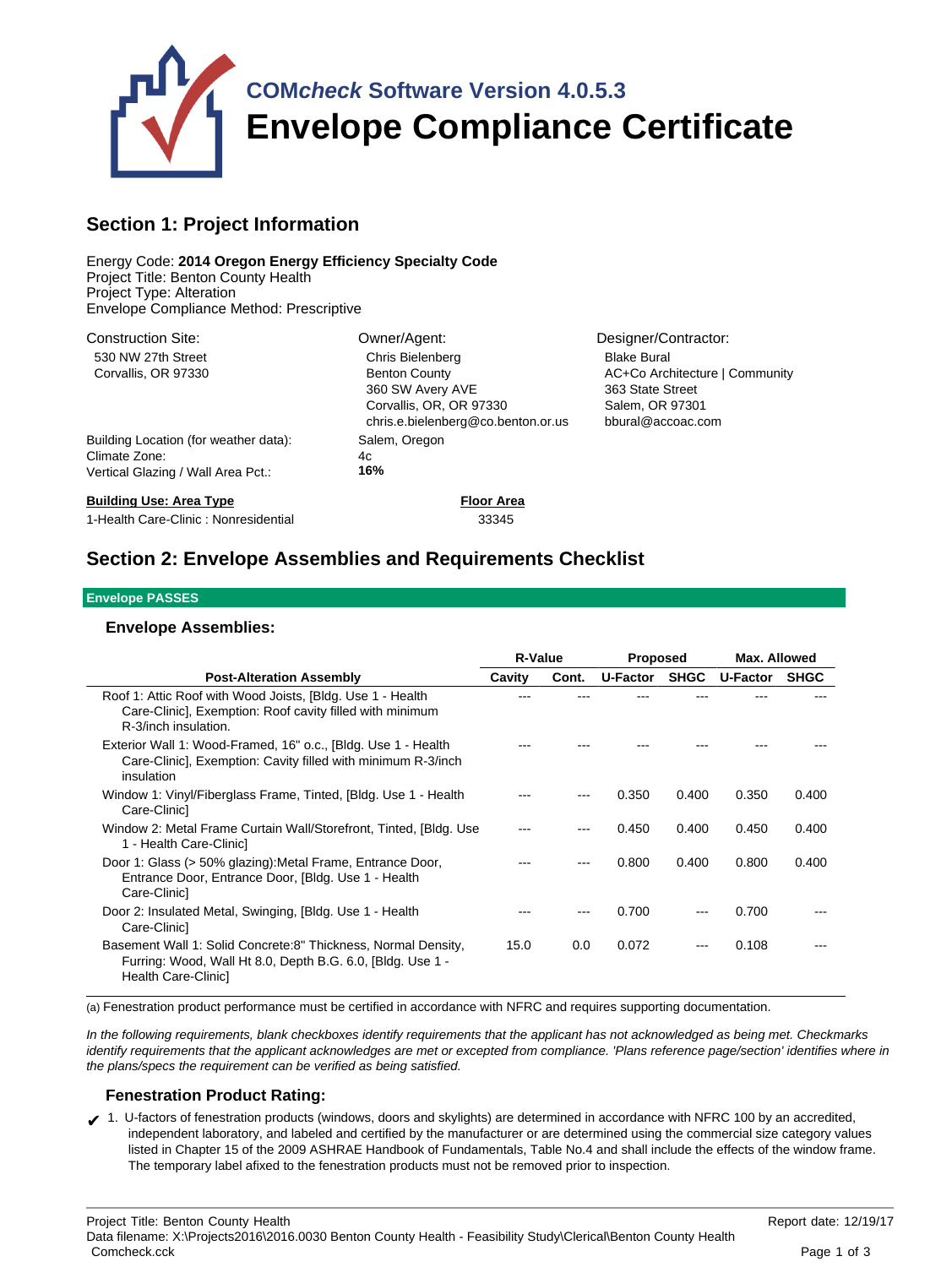Plans reference page/section:

✔ 2. Solar heat gain coefficient (SHGC) of glazed fenestration products (windows, glazed doors and skylights) shall be determined in accordance with NFRC 200 by an accredited, independent laboratory, and labeled and certified by the manufacturer or be determined using the Solar Heat Gain Coefficients (SHGC) in Chapter 15 of the 2009 ASHRAE Handbook of Fundamentals, Table No.10. The overall values must consider type of frame material and operator for the SHGC at normal incidence.

Plans reference page/section:

### **Air Leakage, Insulation, and Component Certification:**

3. Sealing of the building envelope. Openings and penetrations in the building envelope are sealed with caulking materials or closed with gasketing systems compatible with the construction materials and location. Joints and seams are sealed in the same manner or taped or covered with a moisture vapor-permeable wrapping material. Sealing materials spanning joints between construction materials allow for expansion and contraction of the construction materials.

Plans reference page/section: .

- ↓ 4. Window and door assemblies. The air leakage of window and sliding or swinging door assemblies that are part of the building envelope are determined in accordance with AAMA/WDMA/CSA 101/I.S.2/A440, or NFRC 400 by an accredited, independent laboratory, and labeled and certified by the manufacturer.
	- ✓ **Exception applies:** Site-constructed windows and doors that are weatherstripped or sealed in accordance with Section 502.4.3.

Plans reference page/section:

✔ 5. Curtain wall, storefront glazing and commercial entrance doors. Curtain wall, storefront glazing and commercial-glazed swinging entrance doors and revolving doors are tested for air leakage in accordance with ASTM E 283. For curtain walls and storefront glazing, the maximum air leakage rate is 0.3 cubic foot per minute per square foot of fenestration area. For commercial glazed swinging entrance doors and revolving doors, the maximum air leakage rate is 1.00 cfm/ft2 of door area.

Plans reference page/section:

- ✔ 6. Building thermal envelope insulation. An R-value identification mark is applied (by manufacturer) to each piece of insulation 12 inches or greater in width. Alternately, the insulation installers have provided a signed, dated and posted certification listing the type, manufacturer and R-value of insulation installed. Refer to code section for blown or sprayed insulation installation/settling depths and marker requirements.
- ✔ 7. Insulation mark installation. Insulating materials are installed such that the manufacturer's R-value mark is readily observable upon inspection.
- 8. Insulation product rating. The thermal resistance (R-value) of insulation has been determined in accordance with the U.S. FTC R-value rule.
- ✔ 9. Installation. All material, systems and equipment are installed in accordance with the manufacturer's installation instructions and the International Building Code.
- ◆ 10.Outdoor air intakes and exhaust openings. Stair and elevator shaft vents and other outdoor air intakes and exhaust openings integral to the building envelope shall be equipped with not less than a Class I motorized, leakage-rated damper with a maximum leakage rate of 4 cfm per square foot at 1.0 inch water gauge when tested in accordance with AMCA 500D. Stair and shaft vent dampers shall be capable of being automatically closed during normal building operation and interlocked to open as required by fire and smoke detection systems.

Plans reference page/section:

✔ 11.Loading dock weatherseals. Cargo doors and loading dock doors are equipped with weather seals to restrict infiltration when vehicles are parked in the doorway.

Requirement is not applicable.

Plans reference page/section:

✔ 12.Recessed lighting. Recessed luminaires installed in the building thermal envelope are sealed to limit air leakage between conditioned and unconditioned spaces. All recessed luminaires are IC-rated and labeled as meeting ASTM E 283. All recessed luminaires are sealed with a gasket or caulk between the housing and interior wall or ceiling covering.

Plans reference page/section: .

✔ 13.Vestibules. Doors that separate conditioned space from the exterior are protected with an enclosed vestibule, with all doors of the vestibule equipped with self-closing devices. Vestibules are designed so interior and exterior doors to not operate simultaneously.

Plans reference page/section:

✔ 14.'Other' components have supporting documentation for proposed U-Factors.

Plans reference page/section: \_

## **Section 3: Compliance Statement**